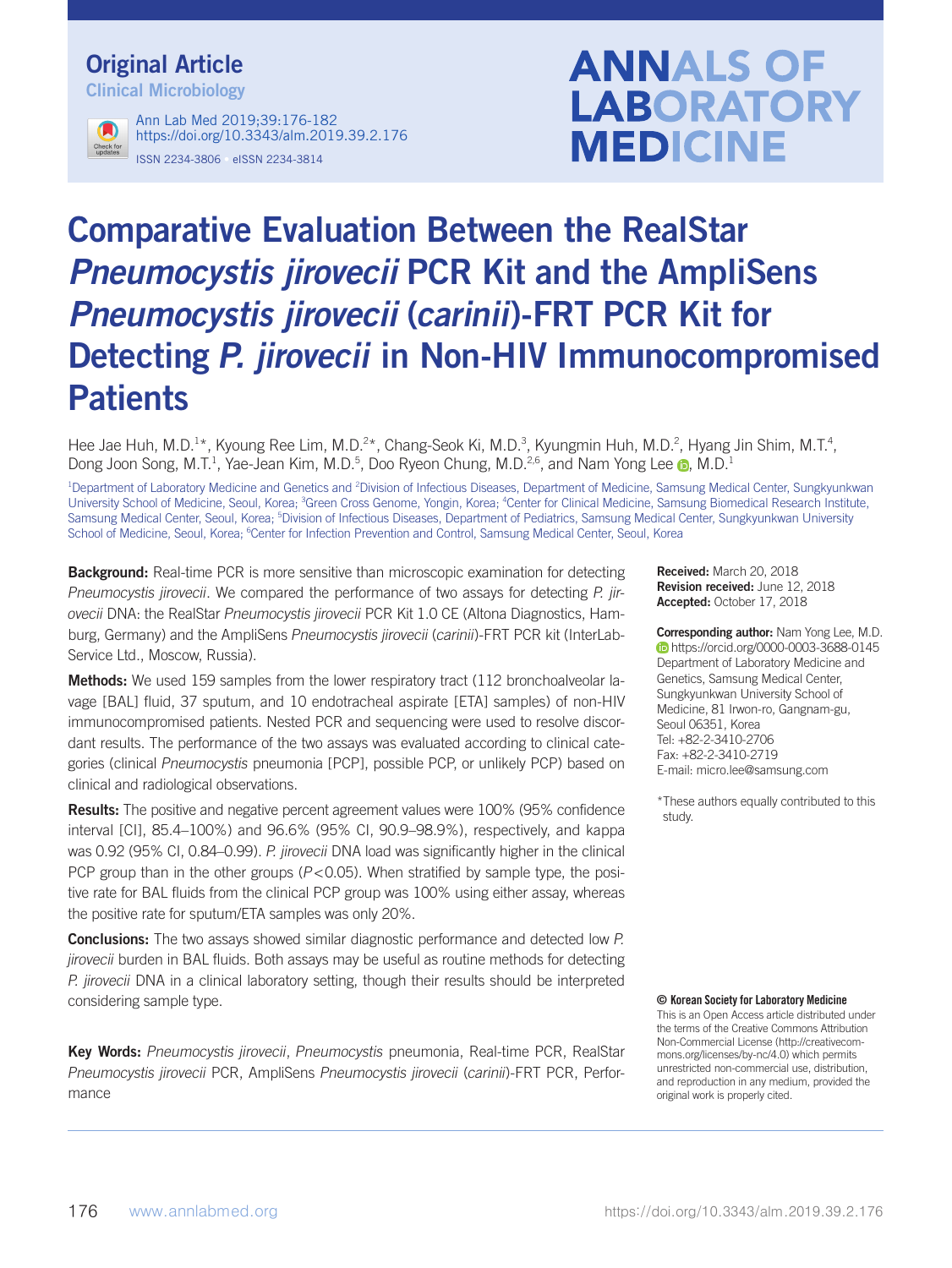# **INTRODUCTION**

Pneumocystis jirovecii is an opportunistic fungal pathogen that causes Pneumocystis pneumonia (PCP) in immunocompromised patients [1]. PCP diagnosis is based on clinical presentation, radiological manifestation, and microbiological evidence [2]. The microbiological diagnosis of PCP relies on histological and microscopic identification of the ascus and/or trophic forms of P. jirovecii from respiratory samples using different stains, such as Giemsa, calcofluor-white, toluidine blue O, and Gomori methenamine silver, direct or indirect immunofluorescence (IF) staining, and β-D-glucan assay [2, 3]. However, microscopy following conventional or IF staining is too insensitive to be reliably used for PCP diagnosis [3, 4]. Various PCR assays, particularly real-time PCR, show improved sensitivity compared with microscopic identification methods [5-7]. An evidence-based review of molecular assays strongly supports the use of real-time PCR for the diagnosis of PCP, particularly in non-HIV immunocompromised patients [3].

Several commercial real-time PCR assays for molecular diagnosis of PCP have been developed, and a few studies have evaluated their performances [6, 8-11]. The RealStar Pneumocystis jirovecii PCR Kit 1.0 CE (RealStar assay; Altona Diagnostics, Hamburg, Germany) was recently developed and has received Conformit Europe In-Vitro Diagnostic approval [12]. In addition, the AmpliSens Pneumocystis jirovecii (carinii)-FRT PCR kit (Ampli-Sens assay; InterLabService Ltd., Moscow, Russia) is a well-validated, widely used qualitative real-time PCR assay targeting the mitochondrial large subunit ribosomal RNA gene [8]. We compared the performance of these two assays for detecting P. jirovecii DNA in lower respiratory tract (LRT) samples and according to clinical PCP probability.

# **METHODS**

#### Study design and clinical samples

This study was conducted at Samsung Medical Center, Seoul, Korea, and was approved by its Institutional Review Board (approval number: 2017-02-151), which waived informed consent from the patients. DNA was extracted from 159 respiratory samples (112 bronchoalveolar lavage [BAL] fluid samples, 37 sputum samples, and 10 endotracheal aspirate [ETA] samples) collected from consecutive patients with respiratory clinical symptoms from November 2015 to March 2016. Patient medical records, including clinical, radiological, and treatment data, were collected retrospectively. Of the 159 patients, 51 (32.1%) had a



solid tumor, 45 (28.3%) had a hematologic malignancy, and 21 (13.2%) had undergone stem cell transplantation. A total of 143 and 98 patients had clinical and radiological observations compatible with PCP, respectively. Results of microscopic examination using the Calcofluor-white stain were also collected. Based on the clinical information of each patient, three specialists (a microbiologist and two infectious diseases specialists) independently classified the patients into three categories: clinical, possible, and unlikely PCP. The categories were determined on the basis of the following criteria: (i) compatible clinical symptoms (dyspnea, fever, and nonproductive cough), (ii) underlying immunodeficiency, (iii) compatible radiological findings (chest Xray or computed tomography findings of interstitial infiltrates), and (iv) response to P. jirovecii-specific treatment. Clinical PCP was defined by the presence of all four criteria in the absence of an alternative diagnosis. This category included both microscopically proven PCP and probable PCP with negative microscopic examination. Possible PCP included patients who met three out of the four criteria with no other cause for pneumonia. Unlikely PCP was defined as the presence of fewer than three criteria. The classification was performed blind to the PCR results.

DNA samples were extracted using the MagNA Pure 96 system (Roche Diagnostics, Mannheim, Germany) with the "Pathogen Universal Protocol" according to the procedure recommended by the manufacturer. Extracted DNA samples were stored at -70°C.

#### Molecular testing and method comparison

The RealStar and AmpliSens assays were performed in parallel according to the manufacturers' instructions. Briefly, the PCR reaction for the RealStar assay was performed in a total volume of 30 μL (20 μL PCR reaction mixture and 10-μL template DNA). Thermocycling conditions included a two min step at 95°C followed by 45 cycles of 95°C for 15 seconds, 58°C for 45 seconds, and 72°C for 15 seconds. The assay included an artificial heterologous extrinsic control. The PCR for the AmpliSens assay was performed in a total volume of 25 μL (15 μL PCR reaction mixture and 10-μL template DNA). Thermocycling conditions included a 15 minutes step at 95°C followed by 45 cycles of 95°C for 20 seconds and 60°C for 60 seconds. The human β–globin gene was amplified simultaneously as a heterologous intrinsic control to monitor PCR inhibition. For both real-time PCR assays, amplifications were performed on a CFX96 Real-Time PCR Detection instrument (Bio-Rad, Hercules, CA, USA). Positive fungal template (P. jirovecii DNA) and no-template controls were included in each run. Probes specific for the P. jirovecii and the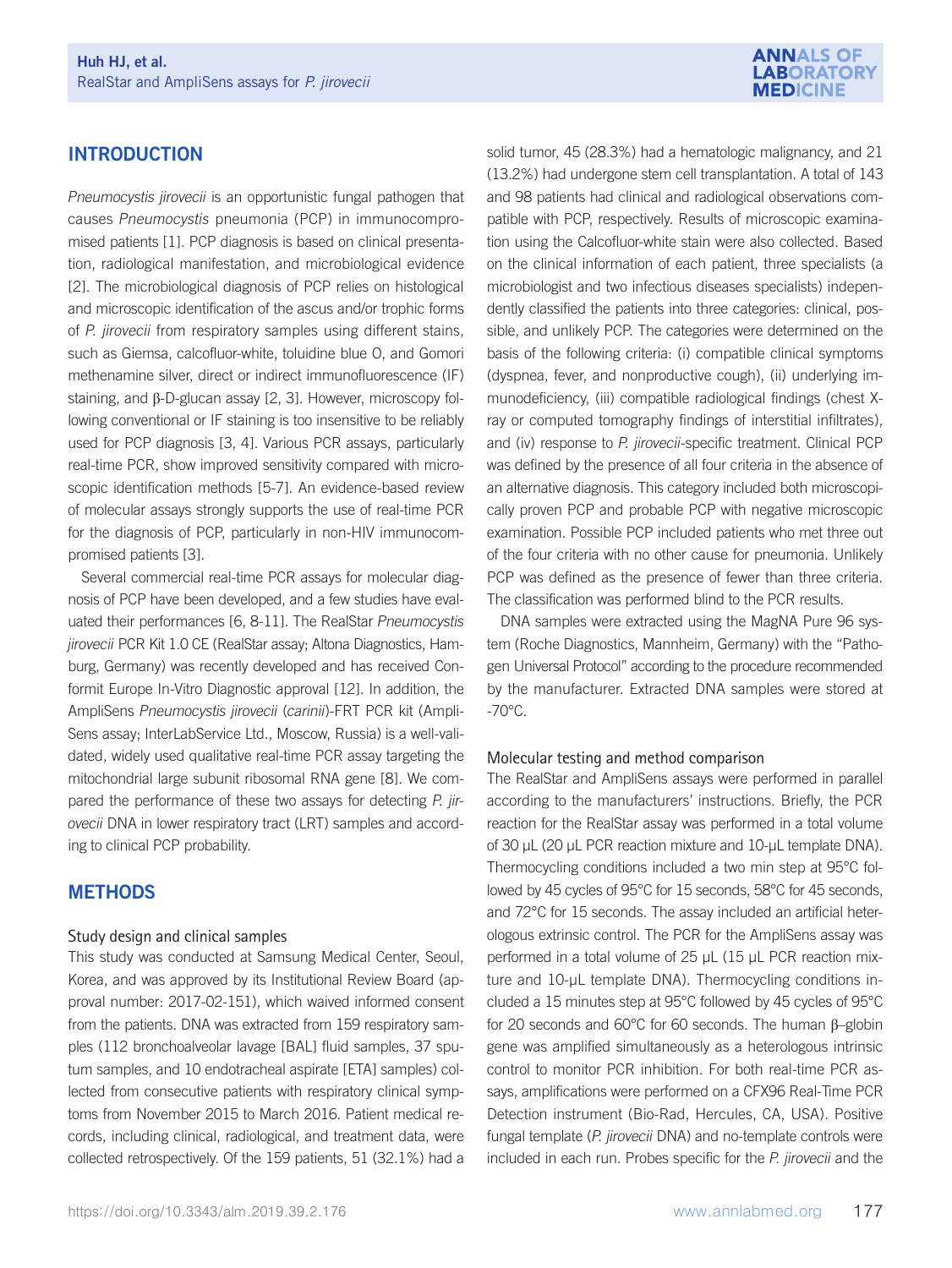internal control were labeled with the FAM and JOE fluorophores in the RealStar assay, whereas those in the AmpliSens assay were labeled with JOE/HEX and FAM fluorophores. According to the manufacturer's instructions, a positive test result was defined as a cycle threshold (Ct)  $\leq$ 35 for the AmpliSens assay, whereas any well-defined exponential amplification in the Real-Star assay was considered a positive test result. If the internal control was not amplified, the test was considered invalid. The turnaround time (the interval between PCR reagent set-up and amplification) was similar for both assays (140 minutes for the RealStar assay and 130 minutes for the AmpliSens assay, for 54 samples).

Samples with discordant results between the two assays were confirmed by nested PCR and sequencing according to the protocol described by Tia et al. [13], using two sets of primers (outer primers PJLSUF0 and PJLSUR0 and inner primers PJLSUF1 and PJLSUR1) targeting mitochondrial large subunit ribosomal RNA gene. Amplification conditions for the first round consisted of denaturation at 94°C for two minutes; 35 cycles of 94°C for 30 seconds, 55°C for 30 seconds, and 72°C for 30 seconds; and a final extension at 72°C for five minutes. For nested PCR, 25 cycles were performed. Following detection of the 113-bp PCR product by gel electrophoresis and purification of the PCR product, sequencing was performed on an automated ABI Prism 3730 instrument using a BigDye terminator cycle sequencing kit (Thermo Fisher Scientific, Waltham, MA, USA). The primers used for the sequencing reaction were the same as inner primers (PJLSUF1 and PJLSUR1) used for the second round of PCR.

#### Statistical analysis

Diagnostic performance was compared between the RealStar and AmpliSens assays by measuring positive/negative percent

|  | <b>Table 1.</b> Comparison of two real-time PCR assays for detecting |  |  |  |  |
|--|----------------------------------------------------------------------|--|--|--|--|
|  | Pneumocystis jirovecii DNA                                           |  |  |  |  |

|                 |                 | RealStar assay | Total           |     |
|-----------------|-----------------|----------------|-----------------|-----|
|                 |                 | Positive       | <b>Negative</b> |     |
| AmpliSens assay | Positive        | 29             |                 | 29  |
|                 | <b>Negative</b> | 4              | 112             | 116 |
|                 | Invalid*        | 0              | 14              | 14  |
|                 | Total           | 33             | 126             | 159 |

Positive percent agreement=100% (95% CI, 85.4–100). Negative percent agreement=96.6% (95% CI, 90.9–98.9).

Kappa=0.92 (95% CI, 0.84–0.99)

\*Excluding the invalid results, 145 results were included in the comparative analysis.

Abbreviation: CI, confidence interval.

agreement and kappa coefficients with 95% confidence interval (CI). Normality of the data was tested using the Shapiro-Wilk test. Nonparametric Kruskal-Wallis tests with Tukey post hoc tests were applied to compare variability and means across the three clinical categories. Two-sided  $P < 0.05$  was considered statistically significant. A Pearson correlation analysis was performed between assay results. All analyses were performed using the VassarStats website (http://vassarstats.net/) and SPSS version 24 (IBM Corp., Armonk, NY, USA).

# RESULTS

#### Comparison of the two molecular assays

A total of 33 and 29 samples were positive according to the RealStar and AmpliSens assays, respectively. The AmpliSens assay generated 14 invalid results, while the RealStar assay did not generate invalid results. Excluding the 14 invalid results, 145 results were included in the comparative analysis. As shown in Table 1, the two assays showed high agreement rates. Discordant results were observed in four samples, all RealStar-positive and AmpliSens-negative. These were confirmed to be negative using nested PCR followed by sequencing.

Although the Ct values of the AmpliSens assay without a standard curve could not be interpreted for quantification, a strong correlation was observed between the Ct values of the Ampli-Sens assay and quantitative results (log copies/mL) of the Real-Star assay (Fig. 1).



Fig. 1. Scatter plot showing a strong correlation between the quan-1. **Secare Fig. 1.** Scatter plot showing a strong conclusion between the quantitative results (log copies/mL) obtained using the RealStar assay  $\frac{1}{2}$  and the Ct values obtained using the AmpliSens assay (r=-0.94;  $\frac{1}{2}$ 95% confidence interval, -0.97 to -0.88). Abbreviation: Ct, Cycle threshold.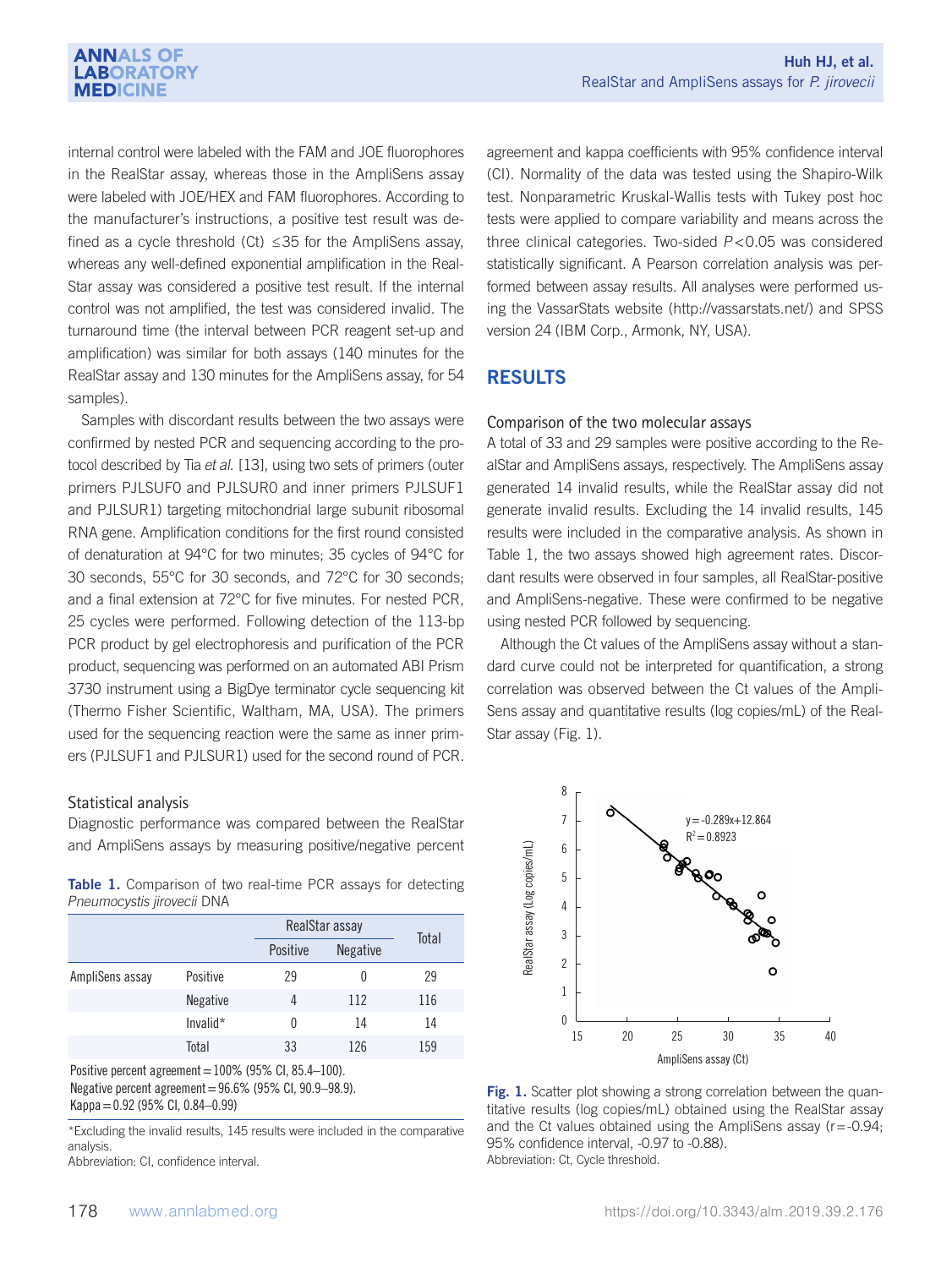| Table 2. Results of two real-time PCR assays according to patient classification and sample type                         |                     |                          |                                |                     |                                         |                          |                        |                     |                                 |
|--------------------------------------------------------------------------------------------------------------------------|---------------------|--------------------------|--------------------------------|---------------------|-----------------------------------------|--------------------------|------------------------|---------------------|---------------------------------|
|                                                                                                                          |                     | <b>PCP</b><br>Clinical H |                                |                     | Possible PCP                            |                          |                        | Unlikely PCP        |                                 |
|                                                                                                                          | $(N = 14)$<br>Total | $(N = 9)$<br>BAL         | <b>Sputum/ETA</b><br>$(M = 5)$ | $(N = 42)$<br>Total | $(N = 32)$<br>BAL                       | Sputum/ETA<br>$(N = 10)$ | $(N = 103)$<br>Total   | $(N = 71)$<br>BAL   | <b>Sputum/ETA</b><br>$(N = 32)$ |
| RealStar assay                                                                                                           |                     |                          |                                |                     |                                         |                          |                        |                     |                                 |
| Positive, N (%)                                                                                                          | 10/14 (71.4)        | 9/9 (100.0)              | 1/5 (20.0)                     | 18/42 (42.9)        | 15/32 (46.9)                            | 3/10 (30.0)              | 5/103 (4.9)            | 4/71 (5.6)          | 1/32(3.1)                       |
| Negative, N (%)                                                                                                          | 4/14 (28.6)         | 0/9(0.0)                 | 4/5 (80.0)                     | 24/42 (57.1)        | 17/32 (53.1)                            | 7/10 (70.0)              | 98/103 (95.1)          | 67/71 (94.4)        | 11/32 (96.9)                    |
| Median log copies/mL (range) 5.44 (3.08-7.30) 5.51 (3.08-7.30)                                                           |                     |                          | 3.53                           |                     | $3.93(1.79 - 5.61)$ $4.07(1.79 - 5.61)$ | $2.94(2.03 - 5.12)$      | $2.65$ $(1.70 - 4.06)$ | $2.45(1.70 - 4.06)$ | 2.65                            |
| AmpliSens assay                                                                                                          |                     |                          |                                |                     |                                         |                          |                        |                     |                                 |
| Positive, N (%)                                                                                                          | 10/14 (71.4)        | 9/9 (100.0)              | 1/5 (20.0)                     | 16/42 (38.1)        | 14/32 (43.8)                            | 2/10 (20.0)              | 3/103 (2.9)            | 3/71 (4.2)          | 0/32 (0.0)                      |
| Negative, N (%)                                                                                                          | 3/14 (21.4)         | 0/9(0.0)                 | 3/5 (60.0)                     | 23/42 (54.8)        | 16/32 (50.0)                            | 7/10 (70.0)              | 90/103 (87.4)          | 62/71 (87.3)        | 28/32 (87.5)                    |
| Invalid, N (%)                                                                                                           | 1/14(7.1)           | 0/9(0.0)                 | 1/5 (20.0)                     | 3/42 (7.1)          | 2/32 (6.3)                              | 1/10 (10.0)              | 10/103 (9.7)           | 6/71(8.5)           | 4/32 (12.5)                     |
| Median Ct (range)                                                                                                        | 25.1 (18.4-33.8)    | $4 - 33.8$<br>25.1(18.   | 31.9                           | $31.2(25.9 - 34.6)$ | $31.2(25.9 - 34.6)$                     | $30.4(28.1 - 32.7)$      | $33.3(30.5 - 34.3)$    | $33.3(30.5 - 34.3)$ |                                 |
| Abbreviations: BAL, bronchoalveolar lavage; ETA, endotracheal aspirate; PCP, Pneumocystis pneumonia; Ct, cycle threshold |                     |                          |                                |                     |                                         |                          |                        |                     |                                 |

### Patient classification and molecular testing results

**ANNALS OF ABORATORY MEDICINE** 

Table 2 presents the number of positive and negative results according to patient classification and sample type. Two BAL fluid samples from patients categorized as clinical PCP were positive by direct microscopic examination using the calcofluor-white stain. In the clinical PCP group, the positive rate in BAL fluid samples was 100% for both assays, whereas only 20% showed positive results in sputum/ETA samples. In the possible PCP group, the positive rate range in BAL and sputum/ETA samples was 43.8–46.9% and 20–30%, respectively. In the unlikely PCP group, the positive rate was <10% for all patients, regardless of the molecular method and sample type. The quantitation results of the RealStar assay and the Ct values of the AmpliSens assay by classification are shown in Fig. 2. Results for both assays differed among the three clinical categories (RealStar assay,  $P=0.001$ ; AmpliSens assay,  $P = 0.007$ ). P. jirovecii DNA load was significantly higher in the clinical PCP group than in the other groups (Fig. 2A). Similarly, the Ct values were significantly lower in the clinical PCP group than in the other groups (Fig. 2B). For BAL samples, differences were also observed between assay results of the three clinical categories (RealStar assay,  $P = 0.002$ ; AmpliSens assay,  $P = 0.004$ ; Fig. 2C and 2D).

## **DISCUSSION**

Over the past decade, advances in molecular diagnostic testing for detecting P. *jirovecii* have led to improvements in PCP diagnosis [3, 14]. Numerous studies have shown that PCR assays are more sensitive than non-PCR assays [15, 16]. However, increased sensitivity can result in false-positive results because of insufficient technical performance or positive results from colonization in addition to infection [3, 17]. These drawbacks for PCP diagnosis can be overcome using quantitative real-time PCR. The closed system of real-time PCR prevents contamination with amplicons, which cause false-positive results. Furthermore, quantification can be used to distinguish true infection from colonization, although an indeterminate zone would remain [3, 14]. In this study, the RealStar assay and the AmpliSens assay demonstrated similar performance. The results of the two assays showed a strong correlation, although the Ct values of the AmpliSens assay could not be used for quantification.

The four samples exhibiting discordant results were positive only in the RealStar assay because of low P. jirovecii burden (<500 copies/mL). This may be explained by differences in data interpretation; a positive test result is defined as a threshold ≤35 for the AmpliSens assay, whereas any amplification in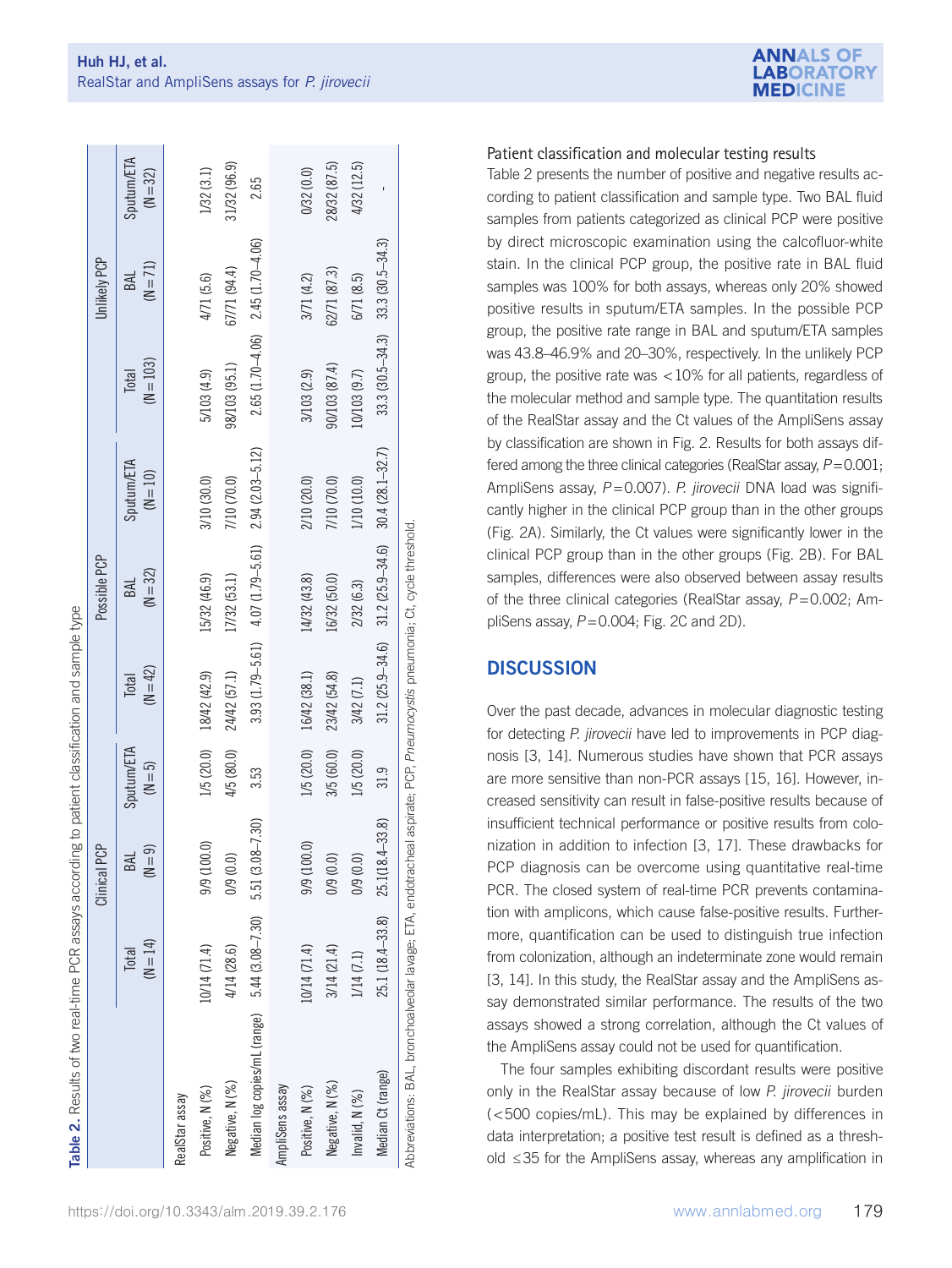### **ANNALS OF LABORATORY MEDICINE**



**Fig. 2.** Distribution of P. jirovecii DNA load according to clinical probability of PCP. (A) Distribution of quantitative results (log copies/mL) Contained using the PoolStar accove in total camples. (B) Distribution of t **Fig. 2.** Distribution of P. *Jirovecii* DNA load according to clinical probability of PCP. (A) Distribution of quantitative results (log copies/mL)<br>obtained using the RealStar assay in total samples; (B) Distribution of t (C) Distribution of quantitative results (log copies/mL) obtained by the RealStar assay in BAL samples; (D) Distribution of Ct values obtained by the AmpliSens assay in BAL samples. Median log copies/mL or Ct values and IQRs are indicated (central horizontal lines, median; outer<br>horizontal lines. 25–95% IQR) horizontal lines, 25–95% IQR).

Abbreviations: Ct, Cycle threshold; BAL, bronchoalveolar lavage; IQR, interquartile range; PCP, *Pneumocystis* pneumonia.

the RealStar assay is considered a positive test result.

The finding that P. jirovecii DNA load was significantly higher fit<br>355 samples; (CO) also copies in the athen groups about the Real in the clinical PCP group than in the other groups shows that circlesides mainly in the alveolar space [1]. A gradient of fungal real-time PCR can be helpful in discriminating active PCP from colonization. Our data confirm previous findings of a lower fun-<br>colonization. Our data confirm previous findings of a lower fun- ples and the lowest load in upper respiratory tract (URT) samgal burden in colonized patients than in PCP patients [5, 8, 17-20]. In this context, DNA copy number or Ct values have been tection rates in BAL fluids than in URT samples [22-24]. Howsuggested as cut-off values of fungal burden for differentiating ever, information regarding the yield obtained from different LRT PCP from colonization [4, 6, 9, 17, 21]. However, we did not re-<br>sample types is port cut-off values as the number of patients with clinical PCP mised patients [25, 26]. Alanio et al. [26] reported that fungal was low, and the DNA load distribution of the two assays ranged 359 Abbreviations: Ct, Cycle threshold; BAL, bronchoalveolar lavage; IQR, interquartile range; 359 Abbreviations: Ct, Cycle threshold; BAL, bronchoalveolar lavage; IQR, interquartile range; 359 Abbreviations: Ct, Cycle threshold; BAL, bronchoalveolar lavage; IQR, interquartile range; 359 Abbreviations: Ct, Cycle threshold; BAL, bronchoalveolar lavage; IQR, interquartile range; was low, and the DIVA load distribution of the two assays ranged builderts did not significantly differ between DAL huids and in<br>widely. Our study population comprised non-HIV immunocom- duced sputum; however, we demonstra macry. Samples propulation comprised non-nivermination of the could explain the low discrimination fit promised patients, which could explain the low discrimination<br>level between PCP and other groups compared with studies in HIV-positive patients [4, 6, 21]. The finding that P. jirovecii DNA load was significantly higher fungal DNA and are the standard for PCP diagnosis, as P. jirove-<br>in the aliminal DCD group than in the atlast groups about that sai resides reside in the alun was low, and the DIVA load distribution of the two assays ranged and denot sud not significantly different back house and in-<br>widely. Our study population comprised non-HIV immunocom- duced sputum; however, we demonstrated macry. Our stacy population comprised non-rinverminances are acceded patent, nowever, we demonstrated fow detection rates<br>promised patients, which could explain the low discrimination from sputum/ETA samples compared with

BAL fluid samples provide a good yield for the detection of cii resides mainly in the alveolar space [1]. A gradient of fungal burden is expected between the highest load in BAL fluid samples and the lowest load in upper respiratory tract (URT) samples [3]. Indeed, a few studies have observed higher fungal detection rates in BAL fluids than in URT samples [22-24]. However, information regarding the yield obtained from different LRT sample types is limited, particularly in non-HIV immunocompromised patients [25, 26]. Alanio et al. [26] reported that fungal burdens did not significantly differ between BAL fluids and inused expectorated sputa from non-HIV patients, this difference HIV-positive patients [4, 6, 21]. The samples of the Copies of the Real Stars (copies and putum) of the Real Stars (copies and the Real Stars (copies, copies, copies, copies, copies, copies, copies, copies, copies, copies, 354 samples; (B) Distribution of the Ct values obtained using the AmpliSens assay in total 354 samples; (B) Distribution of the Ct values obtained using the AmpliSens assay in total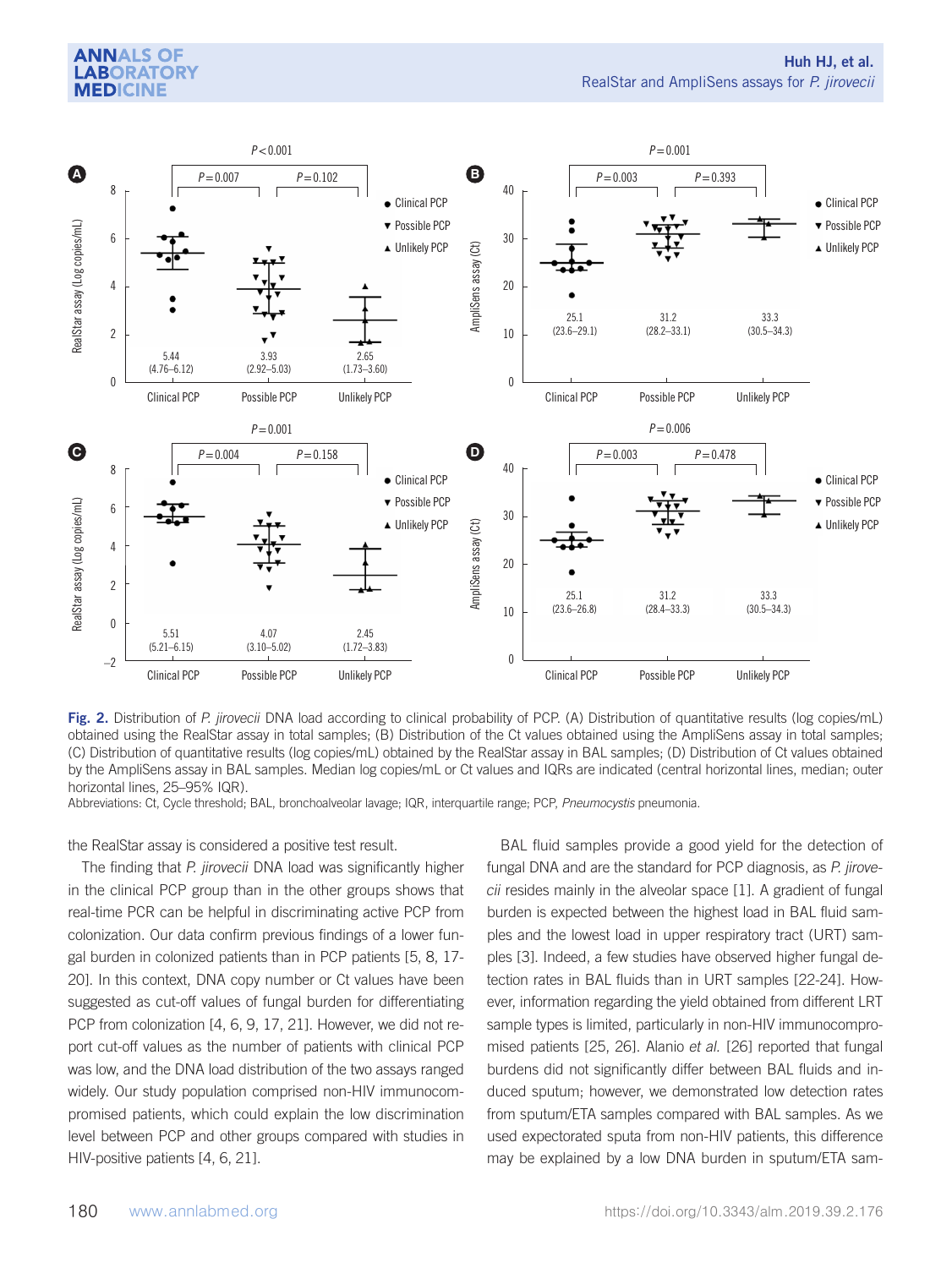

ples. A false-negative result in a sputum/ETA sample can cause PCP diagnosis to be missed, especially in non-HIV immunocompromised patients.

Unlike the RealStar assay, in which no invalid results were observed, the AmpliSens assay gave 14 invalid results. This may be due to differences in the internal controls used in each assay. The RealStar assay uses an artificial heterologous extrinsic control, whereas the AmpliSens assay uses the human β-globin gene as a heterologous intrinsic control to monitor PCR inhibition. As heterologous intrinsic controls monitor the presence of cells and human DNA in a sample, it is possible to assess sample quality as well as nucleic acid extraction and the amplification process [27]. Therefore, these invalid results suggest that the respiratory samples were of inadequate quality.

The present study had some limitations. First, as the samples were obtained from consecutive patients, the number of clinical PCP patients included was low. Second, we could not compare the performance of the two assays with IF or β-D-glucan assays.

In conclusion, the RealStar and AmpliSens assays showed equivalent diagnostic performance. They had high agreement with each other and enabled detection of a low P. jirovecii burden in BAL fluid samples. Thus, both assays may be useful as routine methods for detecting P. jirovecii DNA in a clinical laboratory setting. Nevertheless, low-level PCR positive results should be interpreted while considering clinical context and type or quality of the sample.

# Authors' Disclosures of Potential Conflicts of Interest

No potential conflicts of interest relevant to this article were reported.

# **REFERENCES**

- 1. Thomas CF Jr and Limper AH. Pneumocystis pneumonia. N Engl J Med 2004;350:2487-98.
- 2. White PL, Backx M, Barnes RA. Diagnosis and management of Pneumocystis jirovecii infection. Expert Rev Anti Infect Ther 2017;15:435-47.
- 3. Alanio A, Hauser PM, Lagrou K, Melchers WJ, Helweg-Larsen J, Matos O, et al. ECIL guidelines for the diagnosis of Pneumocystis jirovecii pneumonia in patients with haematological malignancies and stem cell transplant recipients. J Antimicrob Chemother 2016;71:2386-96.
- 4. Fauchier T, Hasseine L, Gari-Toussaint M, Casanova V, Marty PM, Pomares C. Detection of Pneumocystis jirovecii by quantitative PCR to differentiate colonization and pneumonia in immunocompromised HIVpositive and HIV-negative patients. J Clin Microbiol 2016;54:1487-95.
- 5. Robert-Gangneux F, Belaz S, Revest M, Tattevin P, Jouneau S, Decaux O, et al. Diagnosis of Pneumocystis jirovecii pneumonia in immunocom-

promised patients by real-time PCR: a 4-year prospective study. J Clin Microbiol 2014;52:3370-6.

- 6. Montesinos I, Brancart F, Schepers K, Jacobs F, Denis O, Delforge ML. Comparison of 2 real-time PCR assays for diagnosis of Pneumocystis jirovecii pneumonia in human immunodeficiency virus (HIV) and non-HIV immunocompromised patients. Diagn Microbiol Infect Dis 2015;82: 143-7.
- 7. Botterel F, Cabaret O, Foulet F, Cordonnier C, Costa JM, Bretagne S. Clinical significance of quantifying Pneumocystis jirovecii DNA by using real-time PCR in bronchoalveolar lavage fluid from immunocompromised patients. J Clin Microbiol 2012;50:227-31.
- 8. Sasso M, Chastang-Dumas E, Bastide S, Alonso S, Lechiche C, Bourgeois N, et al. Performances of four real-time PCR assays for diagnosis of Pneumocystis jirovecii pneumonia. J Clin Microbiol 2016;54:625-30.
- 9. Montesinos I, Delforge ML, Ajjaham F, Brancart F, Hites M, Jacobs F, et al. Evaluation of a new commercial real-time PCR assay for diagnosis of Pneumocystis jirovecii pneumonia and identification of dihydropteroate synthase (DHPS) mutations. Diagn Microbiol Infect Dis 2017;87:32-6.
- 10. Guillaud-Saumur T, Nevez G, Bazire A, Virmaux M, Papon N, Le Gal S. Comparison of a commercial real-time PCR assay, RealCycler® PJIR kit, progenie molecular, to an in-house real-time PCR assay for the diagnosis of Pneumocystis jirovecii infections. Diagn Microbiol Infect Dis 2017; 87:335-7.
- 11. McTaggart LR, Wengenack NL, Richardson SE. Validation of the Myc-Assay Pneumocystis kit for detection of Pneumocystis jirovecii in bronchoalveolar lavage specimens by comparison to a laboratory standard of direct immunofluorescence microscopy, real-time PCR, or conventional PCR. J Clin Microbiol 2012;50:1856-9.
- 12. Altona Diagnostics. Introductions for use: RealStar Pneumocystis jirovecii PCR Kit 1.0, 09/2016 [package insert]. Altona Diagnostics 2016.
- 13. Tia T, Putaporntip C, Kosuwin R, Kongpolprom N, Kawkitinarong K, Jongwutiwes S. A highly sensitive novel PCR assay for detection of Pneumocystis jirovecii DNA in bronchoalveloar lavage specimens from immunocompromised patients. Clin Microbiol Infect 2012;18:598-603.
- 14. Cooley L, Dendle C, Wolf J, Teh BW, Chen SC, Boutlis C, et al. Consensus guidelines for diagnosis, prophylaxis and management of Pneumocystis jirovecii pneumonia in patients with haematological and solid malignancies, 2014. Intern Med J 2014;44:1350-63.
- 15. Lu Y, Ling G, Qiang C, Ming Q, Wu C, Wang K, et al. PCR diagnosis of Pneumocystis pneumonia: a bivariate meta-analysis. J Clin Microbiol 2011;49:4361-3.
- 16. Fan LC, Lu HW, Cheng KB, Li HP, Xu JF. Evaluation of PCR in bronchoalveolar lavage fluid for diagnosis of Pneumocystis jirovecii pneumonia: a bivariate meta-analysis and systematic review. PLoS One 2013;8: e73099.
- 17. Mühlethaler K, Bögli-Stuber K, Wasmer S, von Garnier C, Dumont P, Rauch A, et al. Quantitative PCR to diagnose Pneumocystis pneumonia in immunocompromised non-HIV patients. Eur Respir J 2012;39:971-8.
- 18. Hauser PM, Bille J, Lass-Flörl C, Geltner C, Feldmesser M, Levi M, et al. Multicenter, prospective clinical evaluation of respiratory samples from subjects at risk for Pneumocystis jirovecii infection by use of a commercial real-time PCR assay. J Clin Microbiol 2011;49:1872-8.
- 19. Maillet M, Maubon D, Brion JP, François P, Molina L, Stahl JP, et al. Pneumocystis jirovecii (Pj) quantitative PCR to differentiate Pj pneumonia from Pj colonization in immunocompromised patients. Eur J Clin Microbiol Infect Dis 2014;33:331-6.
- 20. Rudramurthy SM, Sharma M, Sharma M, Rawat P, Ghosh A, Venkatesan L, et al. Reliable differentiation of Pneumocystis pneumonia from Pneumocystis colonisation by quantification of Major Surface Glycoprotein gene using real-time polymerase chain reaction. Mycoses 2018;61: 96-103.